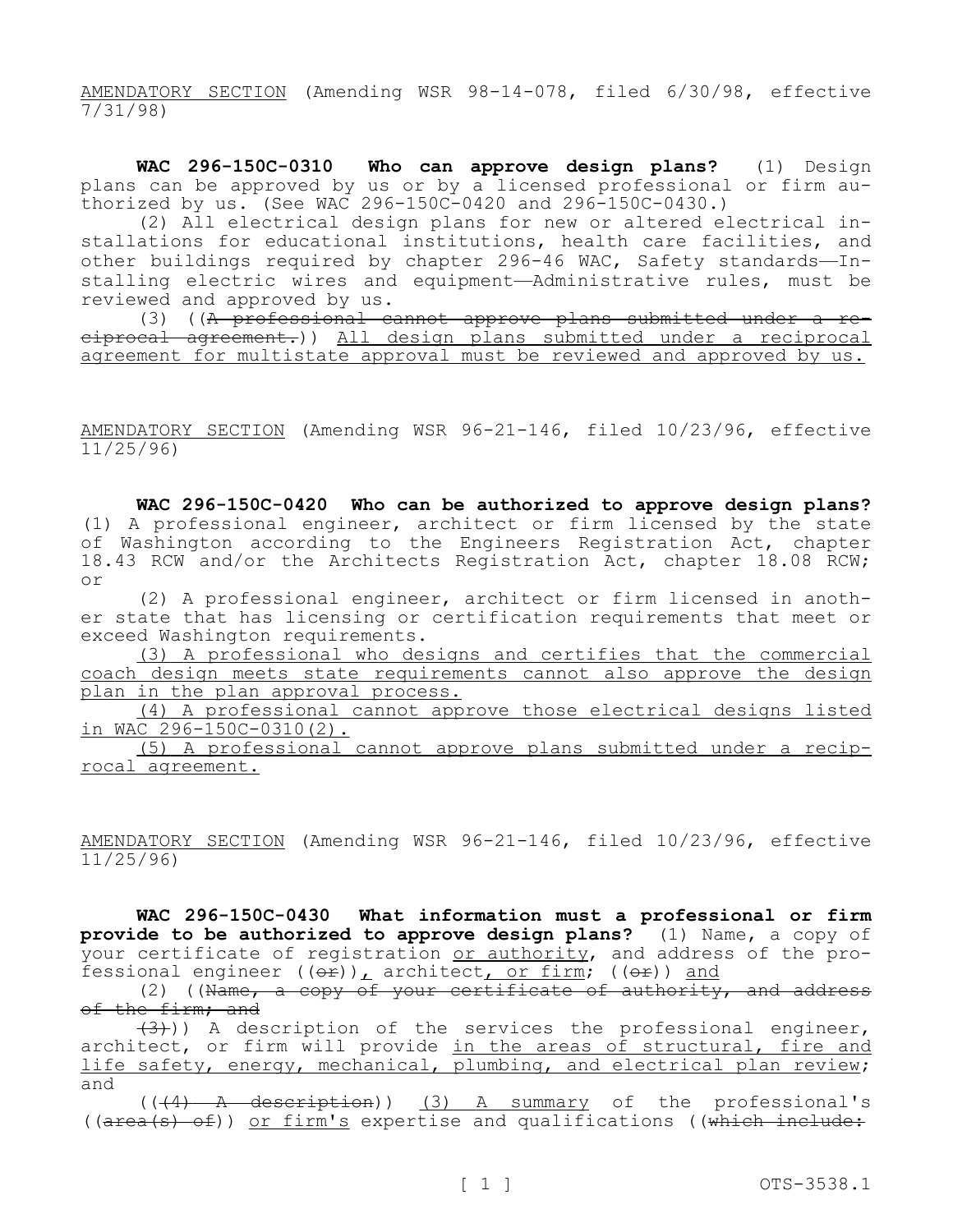(a) A summary of the professional's or firm's experience; and

(b) Verification of experience in your area of expertise such as structural, mechanical, plumbing, energy, electrical, fire and life safety, and ventilation and indoor air quality)) to review plans in the areas identified by the description of services.

AMENDATORY SECTION (Amending WSR 98-14-078, filed 6/30/98, effective 7/31/98)

**WAC 296-150C-0460 What information must a manufacturer ((provide)) send to the department when a professional or firm does the de**sign-plan approval? You must ((provide)) send us the following information ((with)) in your approved design plans:

(1) A completed departmental design-plan approval request form;

(2) ( $(\overline{\text{Two or more}})$ ) A set( $(\overline{\text{s}})$ ) of design plans ( $(\overline{\text{plus either}})$  $\pm$ ion)), drawings, specifications, engineering analysis, and test results and procedures necessary for a complete code evaluation of the design. These design plans must ((have an original wet stamp, be signe<del>d, and dated</del>)) <u>be sealed</u> by the ((<del>approving</del>)) <u>design</u> professional(s)  $((+see$  WAC  $296-150C-0340$  and  $296-150C-0350)$ ) in accordance with chapters 196-23 and 308-12 WAC;

(3) A cover sheet on the design plan noting which professional approved each portion of the design plan;

(4) A copy of the authorization letter from us;

(5) The design plan fee for design plans approved by professionals or firms; (see WAC 296-150C-3000.)

(((6) A professional who designs and certifies that the commercial coach design meets state requirements cannot also approve the design plan in the plan approval process;

(7) A professional cannot approve those electrical designs listed in WAC 296-150C-0310(2); and

(8) A professional cannot approve plans submitted under a reciprocal agreement.))

AMENDATORY SECTION (Amending WSR 96-21-146, filed 10/23/96, effective 11/25/96)

**WAC 296-150C-0480 Do you have a list of professionals or firms**  that are authorized to approve design plans? Yes. We will maintain a list of the licensed professionals and firms that are authorized to approve design plans for commercial coaches.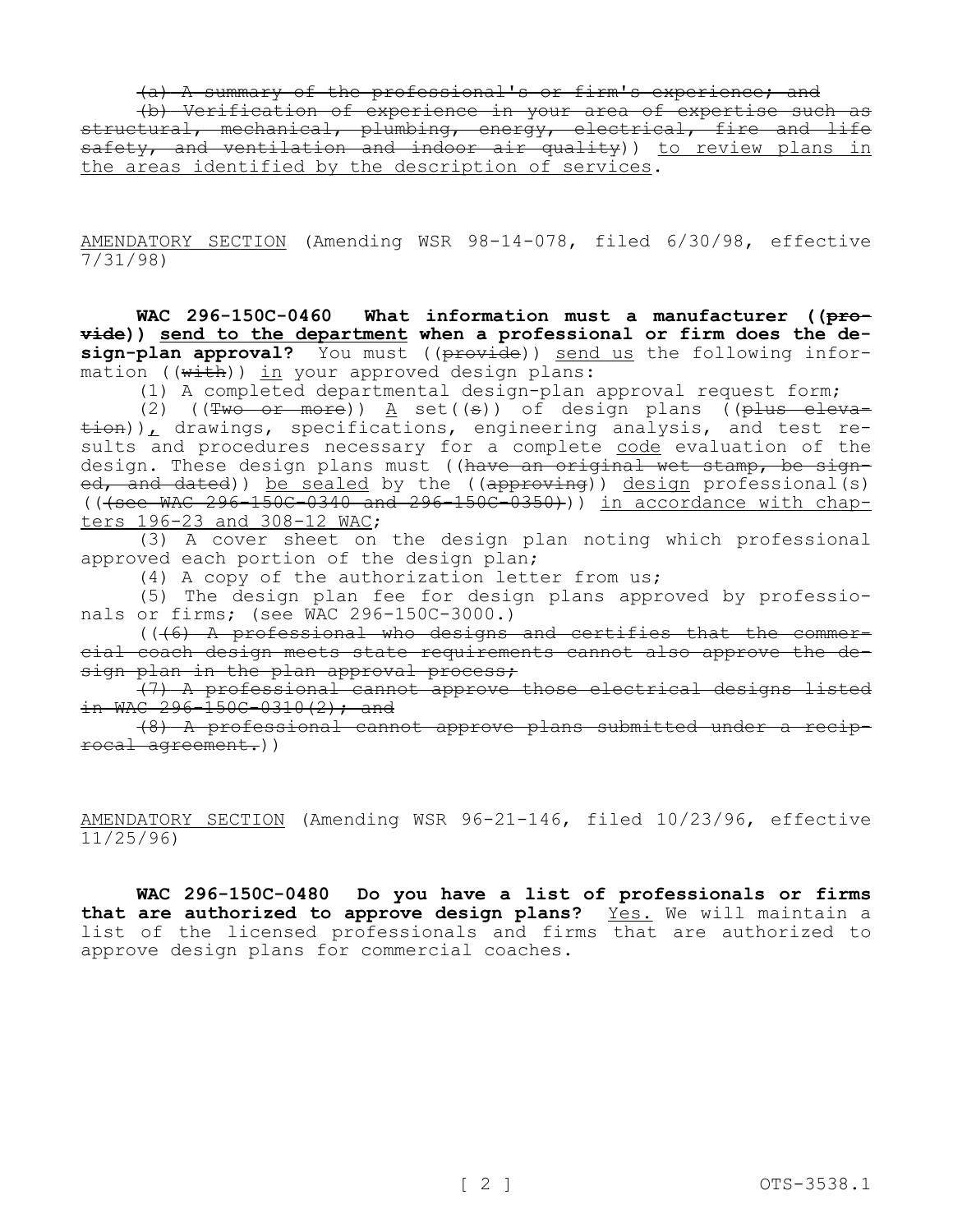AMENDATORY SECTION (Amending WSR 12-15-061, filed 7/17/12, effective 9/1/12)

**WAC 296-150F-0310 Who can approve design plans?** (1) Design plans can be approved by us or by a licensed professional or firm authorized by us (see WAC 296-150F-0420 and 296-150F-0430).

(2) All electrical design plans for new or altered electrical installations for educational, institutional, health care facilities, and other buildings (see WAC 296-46B-900) must be reviewed and approved by us.

(3) All design plans submitted under a reciprocal agreement for multistate approval must be reviewed and approved by us.

AMENDATORY SECTION (Amending WSR 96-21-146, filed 10/23/96, effective  $11/25/96$ 

**WAC 296-150F-0420 Who can be authorized to approve design plans?**  (1) A professional engineer, architect, or firm licensed by the state of Washington according to the Engineers Registration Act, chapter 18.43 RCW and/or the Architects Registration Act, chapter 18.08 RCW; or

(2) A professional engineer, architect or firm licensed in another state that has licensing or certification requirements that meet or exceed Washington requirements.

(3) A professional who designs and certifies that the factorybuilt home or commercial structure design meets state requirements cannot also approve the design plan in the plan approval process;

(4) A professional cannot approve those electrical designs listed in WAC  $296 - 150F - 0310(2)$ ; and

(5) A professional cannot approve plans submitted under a reciprocal agreement.

AMENDATORY SECTION (Amending WSR 96-21-146, filed 10/23/96, effective  $11/25/96$ 

**WAC 296-150F-0430 What information must a professional or firm provide to be authorized to approve design plans?** (1) Name, a copy of your certificate of registration <u>or authority</u>, and address of the professional engineer  $((\theta \oplus f)_L$  architect, or firm;  $((\theta \oplus f))$  and

(2) ((Name, a copy of your certificate of authority, and address of the firm; and

 $(3)$ )) A description of the services the professional engineer, architect, or firm will provide in the areas of structural, fire and life safety, energy, mechanical, plumbing, and electrical plan review; and

 $((+4)$  A description)) (3) A summary of the professional's  $((area(s) of))$  or firm's expertise and qualifications ((which include:

(a) A summary of the professional's or firm's experience; and (b) Verification of experience in your area of expertise such as structural, mechanical, plumbing, energy, electrical, fire and life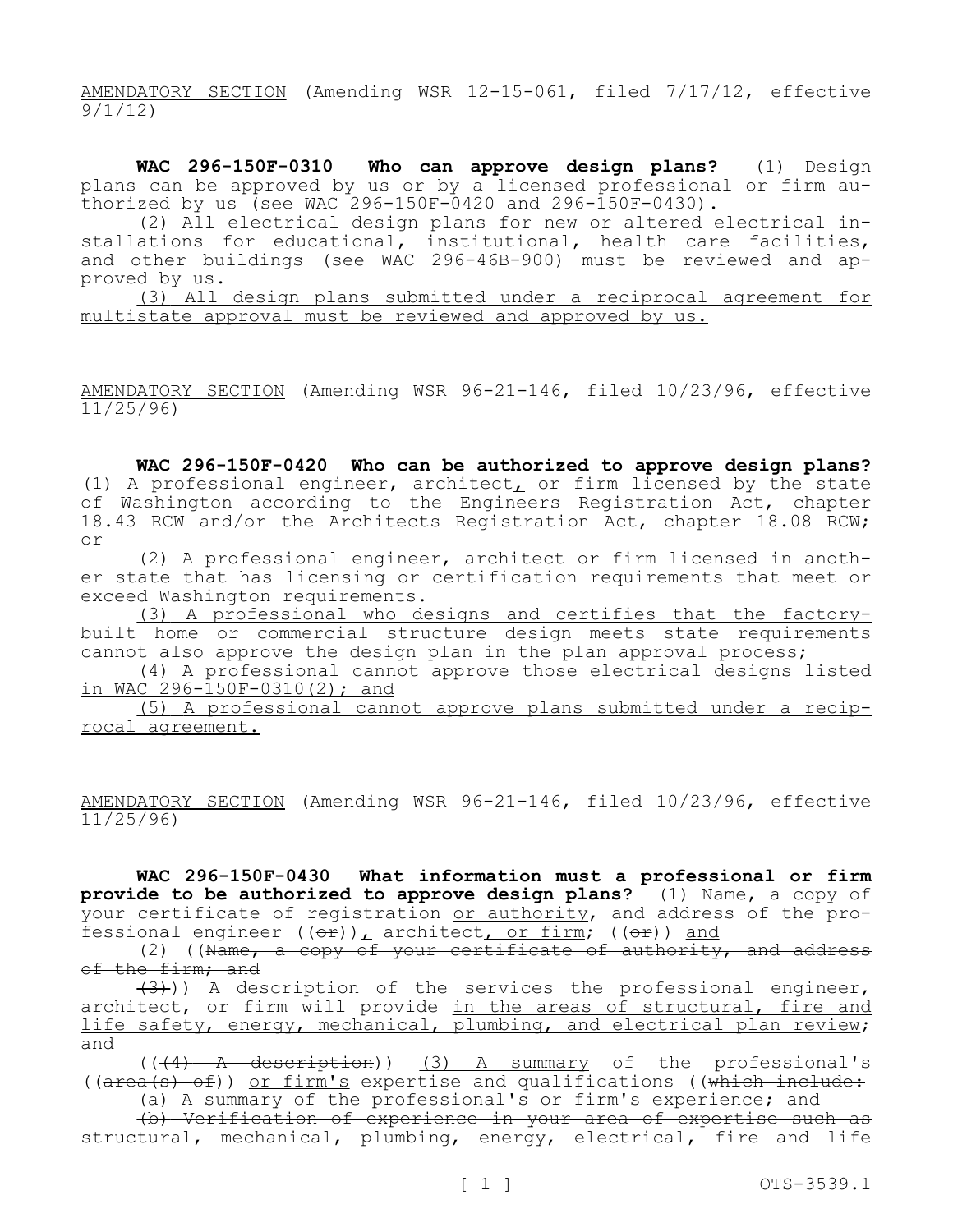safety, and ventilation and indoor air quality)) to review plans in the areas identified by the description of services.

AMENDATORY SECTION (Amending WSR 98-14-078, filed 6/30/98, effective  $7/31/98$ 

**WAC 296-150F-0460 What information must a manufacturer ((provide)) send to the department when a professional or firm does the design plan approval?** You must ((provide)) send us the following information  $((with))$  in your approved design plan:

(1) A completed departmental design plan approval request form;

(2) ( $(Two or more)$ )  $A$  set((s)) of the design plan((s plus elevation)) drawings, specifications, engineering analysis, and test results and procedures necessary for a complete code evaluation of the design. These design plans must ((have an original wet stamp, be signed, and dated)) be sealed by the ((approving)) design professional(s)  $($  ( $\sqrt{15}$   $\sqrt{36}$   $\sqrt{150}$   $\sqrt{500}$   $\sqrt{150}$   $\sqrt{150}$   $\sqrt{296}$   $\sqrt{150}$   $\sqrt{150}$   $\sqrt{150}$   $\sqrt{150}$   $\sqrt{150}$   $\sqrt{150}$   $\sqrt{150}$   $\sqrt{150}$   $\sqrt{150}$   $\sqrt{150}$   $\sqrt{150}$   $\sqrt{150}$   $\sqrt{150}$   $\sqrt{150}$   $\sqrt{150}$ ters 196-23 and 308-12 WAC;

(3) A cover sheet on the design plan noting which professional approved each portion of the design plan;

(4) A copy of the authorization letter from us; and

(5) The design plan fee for design plans approved by professionals or firms (see WAC 296-150F-3000) ( $\left(\frac{1}{r}\right)$ 

(6) A professional who designs and certifies that the factorybuilt home or commercial structure design meets state requirements cannot also approve the design plan in the plan approval process;

(7) A professional cannot approve those electrical designs listed in WAC  $296 - 150F - 0310(2)$ ; and

(8) A professional cannot approve plans submitted under a reciprocal agreement)).

AMENDATORY SECTION (Amending WSR 96-21-146, filed 10/23/96, effective 11/25/96)

**WAC 296-150F-0480 Do you have a list of professionals or firms that are authorized to submit design plans?** Yes. We will maintain a list of the licensed professionals and firms that are authorized to approve design plans for factory-built housing and commercial structures.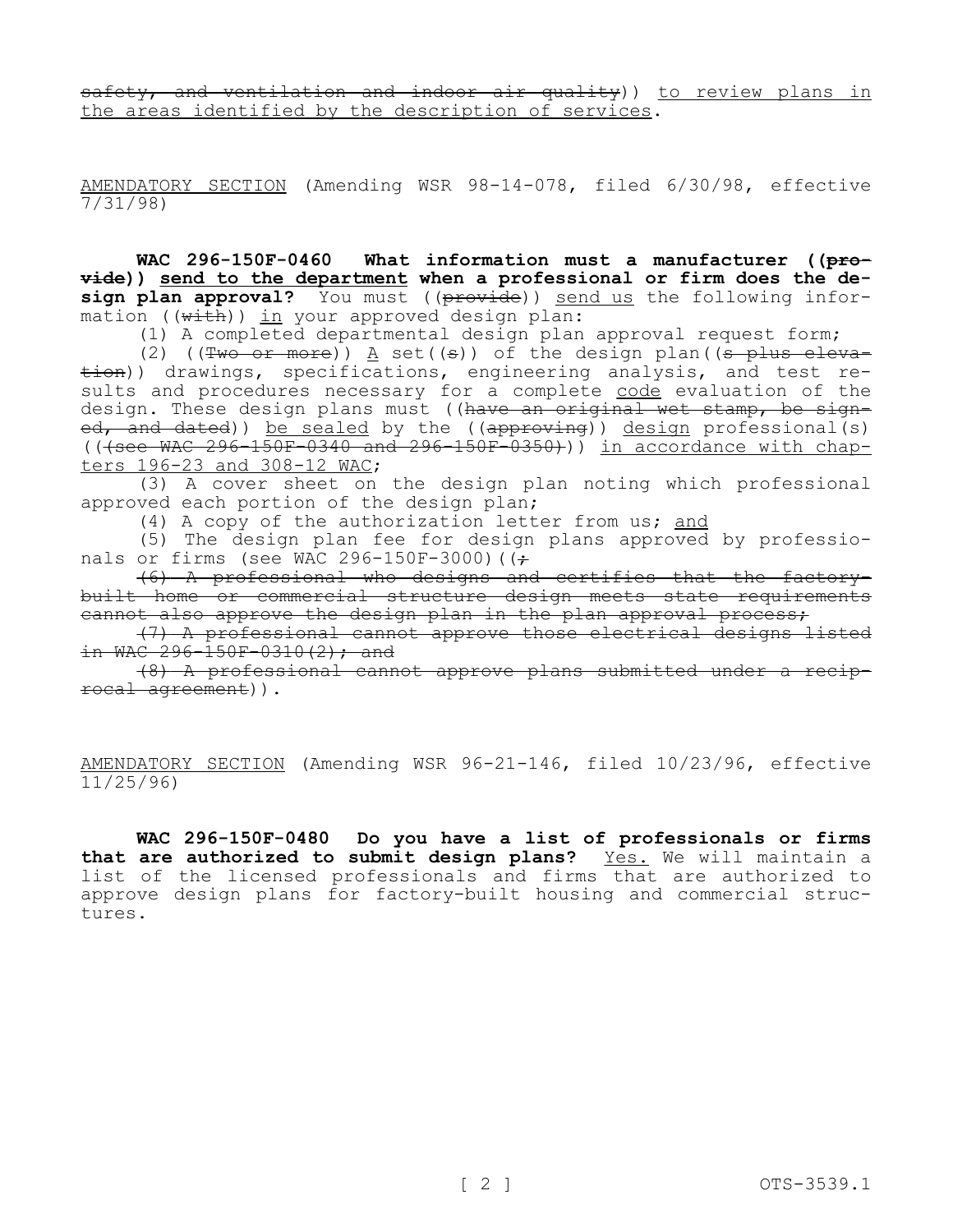AMENDATORY SECTION (Amending WSR 12-15-061, filed 7/17/12, effective 9/1/12)

**WAC 296-150P-0020 What definitions apply to this chapter? "Alteration"** is the replacement, addition, modification, or removal of any equipment or material that affects the fire and life safety provisions, structural system, plumbing systems, fuel systems and equipment or electrical systems of a recreational park trailer.

The following changes are not considered alterations for purposes of this chapter:

• Repairs with approved parts;

• Modification of a fuel-burning appliance according to the terms of its listing; and

• Adjustment and maintenance of equipment.

**"Alteration insignia"** is an insignia which indicates a recreational park trailer alteration was approved by the department.

**"ANSI"** is the American National Standards Institute, Inc., and the institute's rules applicable to recreational park trailers. For the purposes of this chapter, references to ANSI mean ANSI A119.5 Recreational Park Trailers, current edition.

**"Approved"** is approved by the department of labor and industries.

**"Audit"** by the department is the department inspection of a manufacturer's quality control procedures, comprehensive plans, and recreational park trailers.

**"Comprehensive design plan"** consists of the design plans and copies of drawings such as:

• Floor plans relating to fire and life safety, structural, electrical, plumbing, liquefied petroleum (LP) and/or natural gas systems and appliances and air conditioning systems, if applicable to the plan of each recreational park trailer.

• Plumbing line drawings which describe the size, length and location of gas piping lines, liquid and body waste lines, liquid and body waste tanks, and potable water tanks.

• Electrical drawings. (See WAC 296-150P-0330.)

**"Consumer"** is a person or organization who buys or leases recreational park trailers.

**"Dealer"** is a person or organization whose business is offering recreational park trailers for sale or lease.

**"Department"** is the department of labor and industries. The department may be referred to as "we" or "us" in this chapter. Note: You may contact us at: Department of Labor and Industries, Specialty Compliance, P.O. Box 44430, Olympia, WA 98504-4430.

**"Equipment"** is all material, appliances, fixtures, and accessories used in the manufacture or alteration of recreational park trailers.

**"Manual"** is a reference containing instructions, procedures, responsibilities and other information used to implement and maintain the quality control program of a recreational park trailer manufacturer.

**"National Electrical Code"** see Appendix 'C' of ANSI A119.5 for reference to the appropriate edition to use for compliance.

**"Recreational park trailer"** also known as a "Park Model RV" is a trailer-type unit that is primarily designed to provide temporary living quarters for recreational, camping or seasonal use, that meets the following criteria:

• Built on a single chassis, mounted on wheels;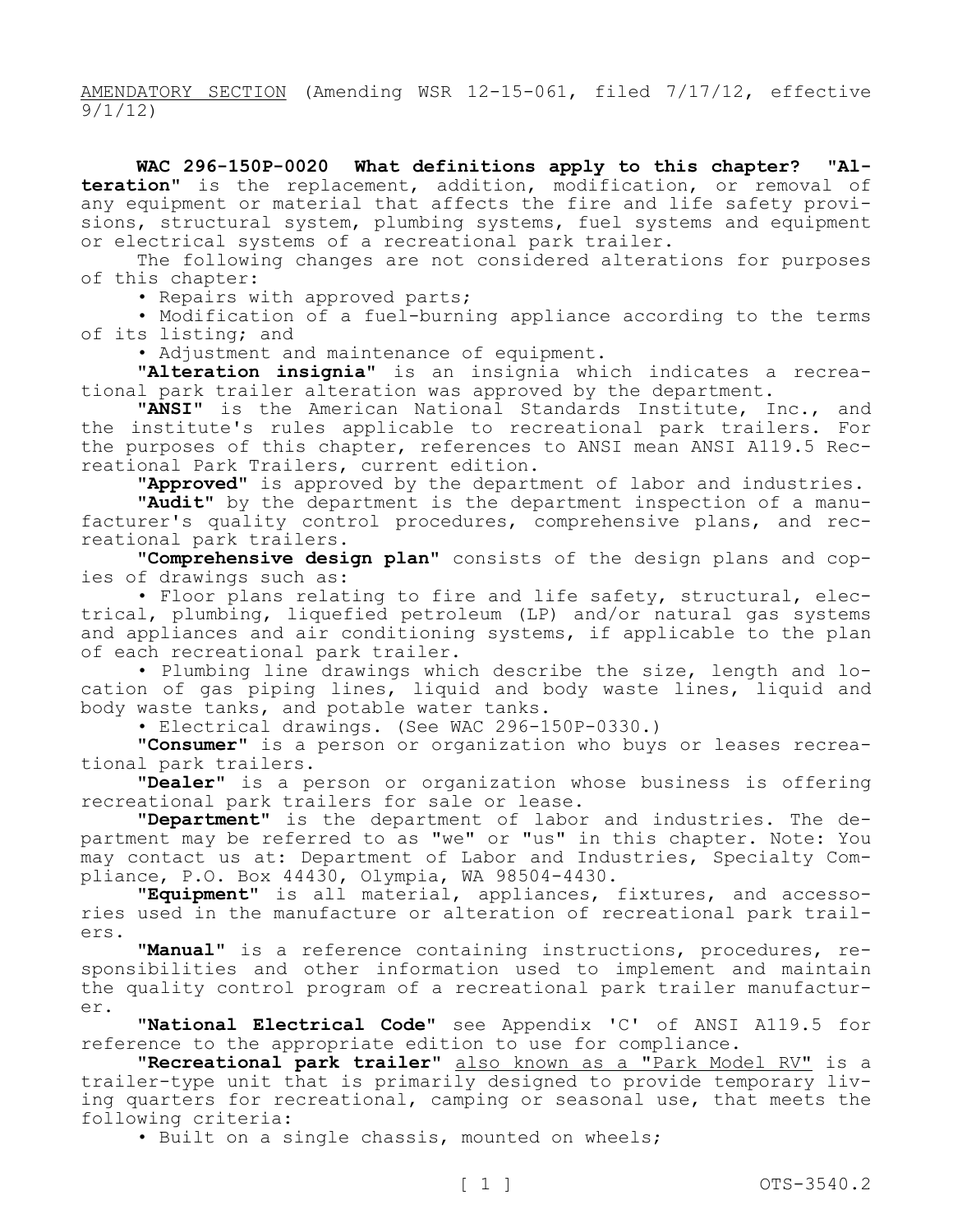• Having a gross trailer area not exceeding 400 square feet (37.15 square meters) in the set-up mode; and

• Certified by the manufacturer as complying with ANSI A119.5.

**"Quality control"** is the plan and method for ensuring that the manufacture, fabrication, assembly, installation, storing, handling, and use of materials complies with this chapter and ANSI.

**"State-plan insignia"** is an insignia which is obtained under the state design-plan approval process.

**"System"** is a part of a recreational park trailer that is designed to serve a particular function such as plumbing, electrical, heating, mechanical or structural system.

### NEW SECTION

**WAC 296-150P-0315 Who can approve design plans?** (1) Comprehensive design plans for recreational park trailers can be approved by us or by a licensed professional or firm authorized by us. (See WAC 296-150P-0520 and 296-150P-0530.)

(2) All design plans for quality control manuals must be reviewed and approved by the department.

## NEW SECTION

**WAC 296-150P-0520 Who can be authorized to approve design plans?**  (1) A professional engineer, architect, or firm licensed by the state of Washington according to the Engineers Registration Act, chapter 18.43 RCW and/or the Architects Registration Act, chapter 18.08 RCW; or

(2) A professional engineer, architect, or firm licensed in another state that has licensing or certification requirements that meet or exceed Washington requirements.

(3) A professional cannot approve quality control plans.

### NEW SECTION

**WAC 296-150P-0530 What information must a professional or firm provide to be authorized to approve design plans?** (1) Name, a copy of your certificate of registration or authority, and address of the professional engineer, architect, or firm; and

(2) A description of the services the professional engineer, architect, or firm will provide in the areas of structural, fire and life safety, mechanical, plumbing, and electrical plan review for recreational park trailers; and

(3) A summary of the professional's or firm's expertise and qualifications to review plans in the areas identified by the description of services.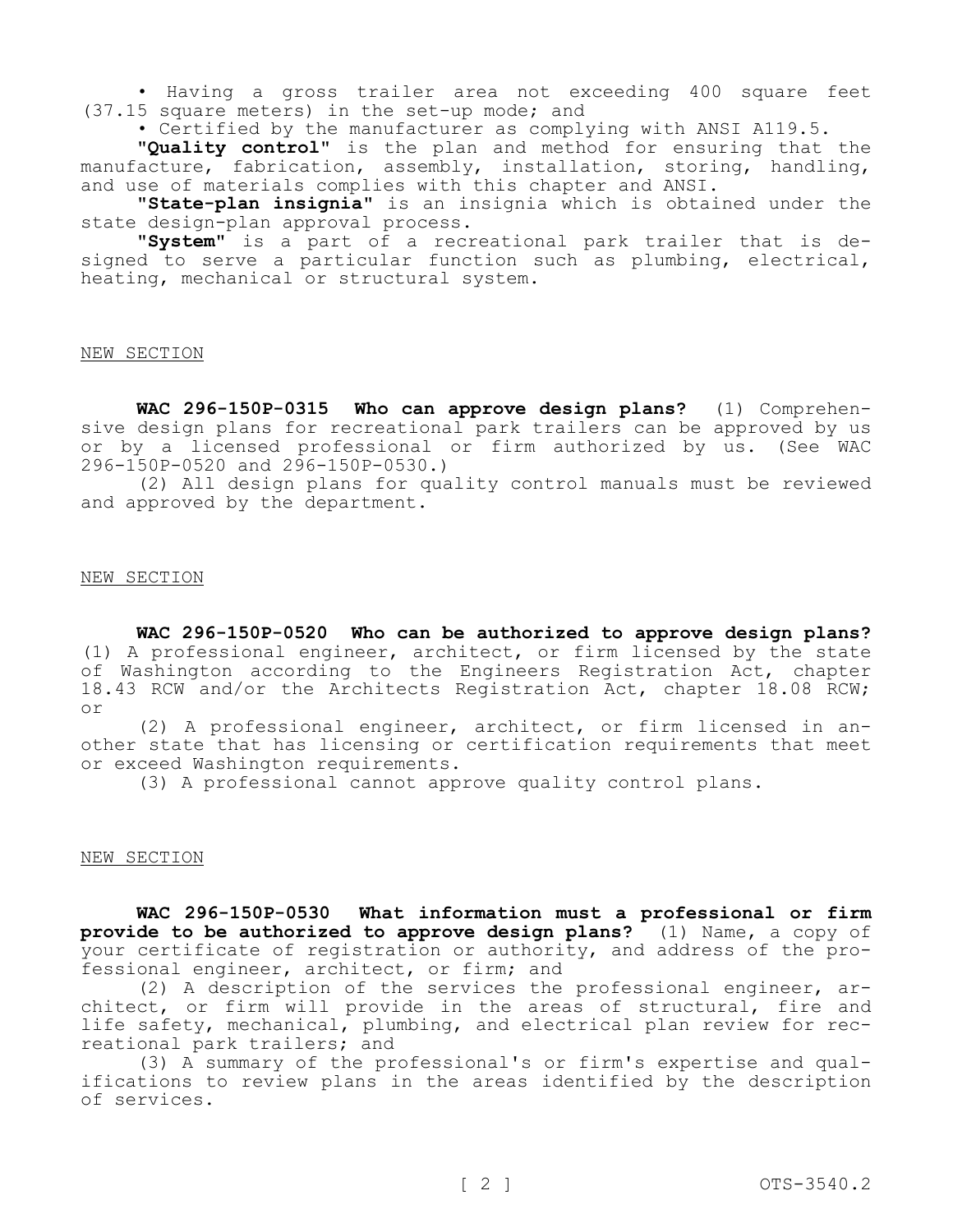### NEW SECTION

**WAC 296-150P-0540 How will I know whether I am authorized to approve design plans?** Within 60 days after you submit the information requested in WAC 296-150P-0530, we will send you a letter either approving or denying your authorization request.

(1) If we approve your request, your name is added to the list of licensed professionals and firms authorized to approve design plans.

(a) We will authorize a professional to approve portions of a design plan within his or her area of expertise; and

(b) We will authorize an engineering or architectural firm to approve plans if the firm employs or contracts with professionals within the area of expertise necessary for the design plan.

(2) If we do not approve your request, we will notify you in writing why we are denying your request for authorization. If you disagree with our decision, you can send us a written request for a hearing, stating why you disagree. (See WAC 296-150P-0100.)

## NEW SECTION

**WAC 296-150P-0550 How long is a licensed professional or firms authorization effective?** Your authorization to approve design plans is effective until your license expires, is revoked, or is suspended.

(1) You must notify us of your license renewal at least 15 days before your license expires, to prevent your name from being removed from our licensed professional and firm list.

(2) You must notify us immediately if your license is revoked or suspended. Your name is then removed from the list of licensed professionals and firms authorized to approve design plans.

### NEW SECTION

**WAC 296-150P-0560 What information must a manufacturer send to the department when a professional or firm does the design-plan approval?** You must send us the following information in your approved design plans:

(1) A completed departmental design-plan approval request form;

(2) A set of design plan drawings, specifications, engineering analysis, and test results and procedures necessary for a complete code evaluation of the design. When required by chapter 196-23 or 308-12 WAC, design documents prepared by licensed professionals must be sealed;

(3) A cover sheet on the design plan noting which professional approved each portion of the design plan;

(4) A copy of the authorization letter from us;

(5) The design plan fee for design plans approved by professionals or firms. (See WAC 296-150P-3000.)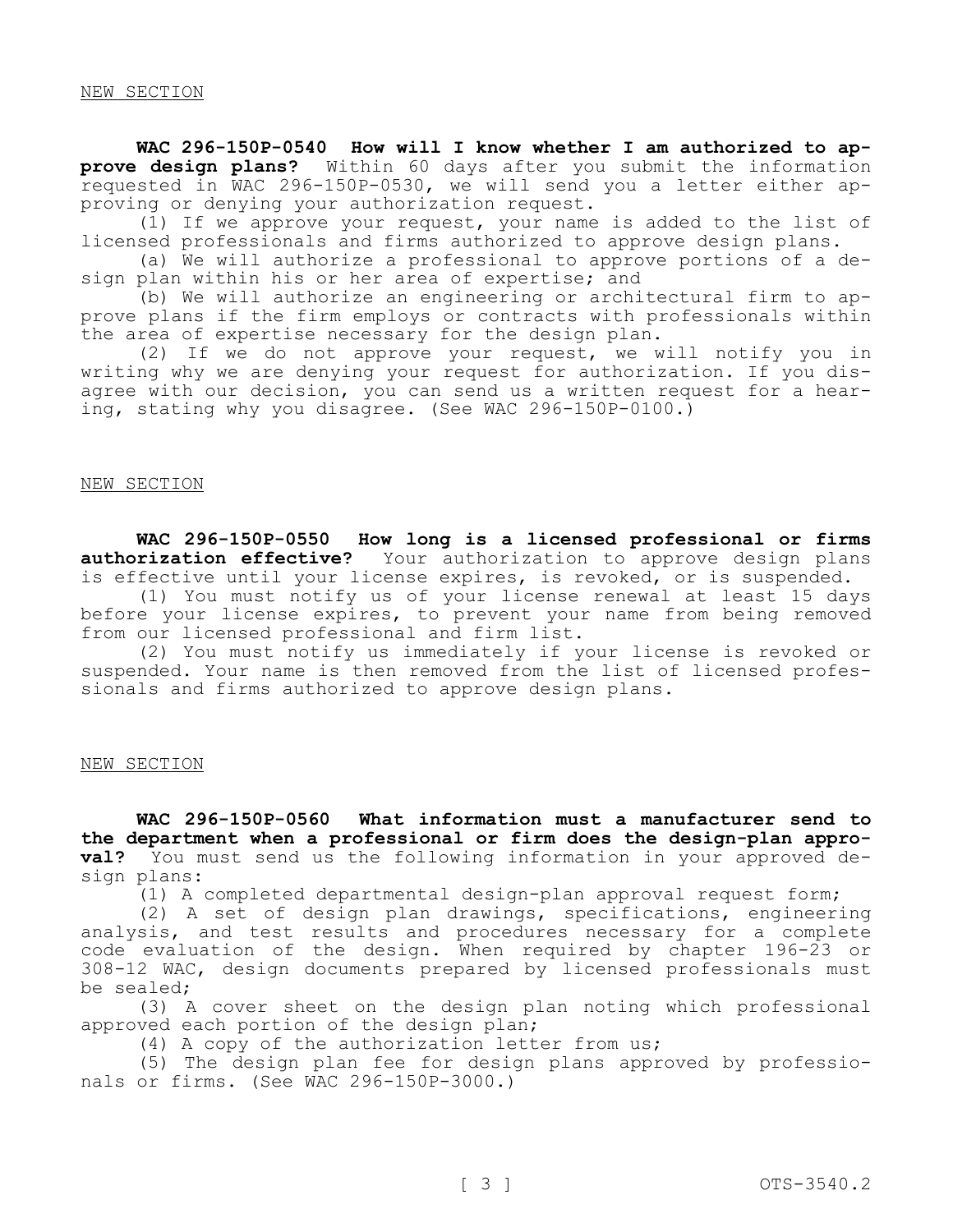### NEW SECTION

**WAC 296-150P-0570 What happens after we receive the professional or firm approved design plan and information?** (1) After we receive your approved design plans and information, we will review the information and assign a plan approval number. We will send a copy of the design plan with the plan approval number to the manufacturer.

(2) We may periodically audit design plans approved by a professional engineer, architect, or firm to ensure compliance with design plan requirements. The department's periodic audit should not be construed as certifying that the plans are safe.

(3) If the audit reveals that the design plans approved by the professionals and firms do not comply with this chapter, you will be notified and required to pay our fees for review and approval of the design plans. (See WAC 296-150P-3000.)

### NEW SECTION

**WAC 296-150P-0580 Do you have a list of professionals or firms that are authorized to approve design plans?** Yes. We will maintain a list of the licensed professionals and firms that are authorized to approve design plans for conversion vendor units.

# NEW SECTION

**WAC 296-150P-0590 Who approves addendums to design plans approved by a professional or firm?** (1) You must have the professional or firm approve an addendum to a design plan, if they initially approved your design plan.

(2) If the professional or firm who approved your design plan is no longer on the department list, you may have us approve your addendum.

### NEW SECTION

**WAC 296-150P-3001 Recreational park trailer fees for design plans approved by a professional or firm.** Design plans approved by a professional or firm under this chapter will be charged a fee of \$30.00.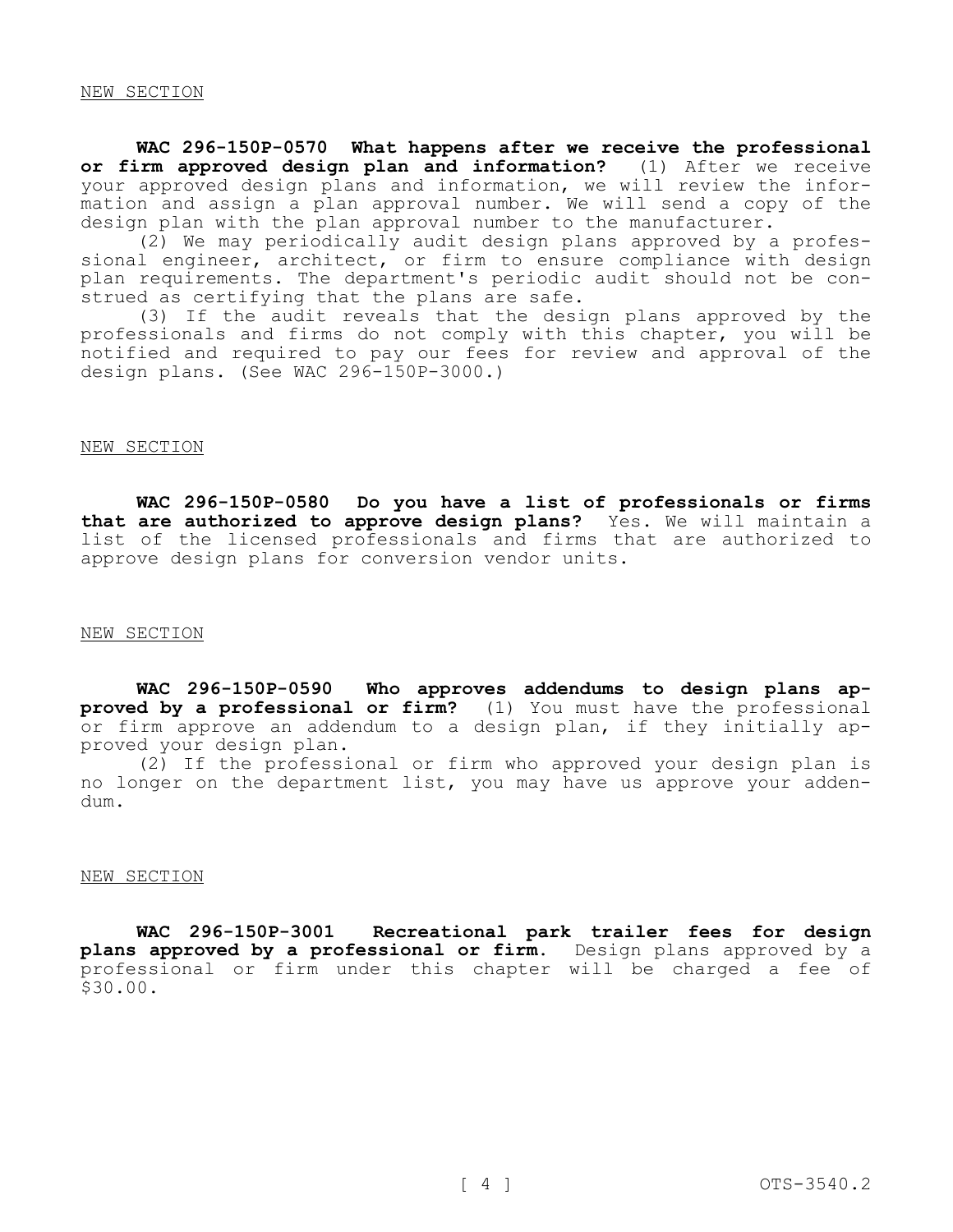**WAC 296-150R-0315 Who can approve design plans?** (1) Comprehensive design plans for recreational vehicles can be approved by us or by a licensed professional or firm authorized by us. (See WAC 296-150R-0520 and 296-150R-0530.)

(2) All design plans for quality control manuals must be reviewed and approved by the department.

#### NEW SECTION

**WAC 296-150R-0520 Who can be authorized to approve design plans?**  (1) A professional engineer, architect, or firm licensed by the state of Washington according to the Engineers Registration Act, chapter 18.43 RCW and/or the Architects Registration Act, chapter 18.08 RCW; or

(2) A professional engineer, architect, or firm licensed in another state that has licensing or certification requirements that meet or exceed Washington requirements.

(3) A professional cannot approve quality control plans.

#### NEW SECTION

**WAC 296-150R-0530 What information must a professional or firm provide to be authorized to approve design plans?** (1) Name, a copy of your certificate of registration or authority, and address of the professional engineer, architect, or firm; and

(2) A description of the services the professional engineer, architect, or firm will provide in the areas of structural, fire and life safety, mechanical, plumbing, and electrical plan review for recreational vehicles; and

(3) A summary of the professional's or firm's expertise and qualifications to review plans in the areas identified by the description of services.

### NEW SECTION

**WAC 296-150R-0540 How will I know whether I am authorized to approve design plans?** Within 60 days after you submit the information requested in WAC 296-150R-0530, we will send you a letter either approving or denying your authorization request.

(1) If we approve your request, your name is added to the list of licensed professionals and firms authorized to approve design plans.

(a) We will authorize a professional to approve portions of a design plan within his or her area of expertise; and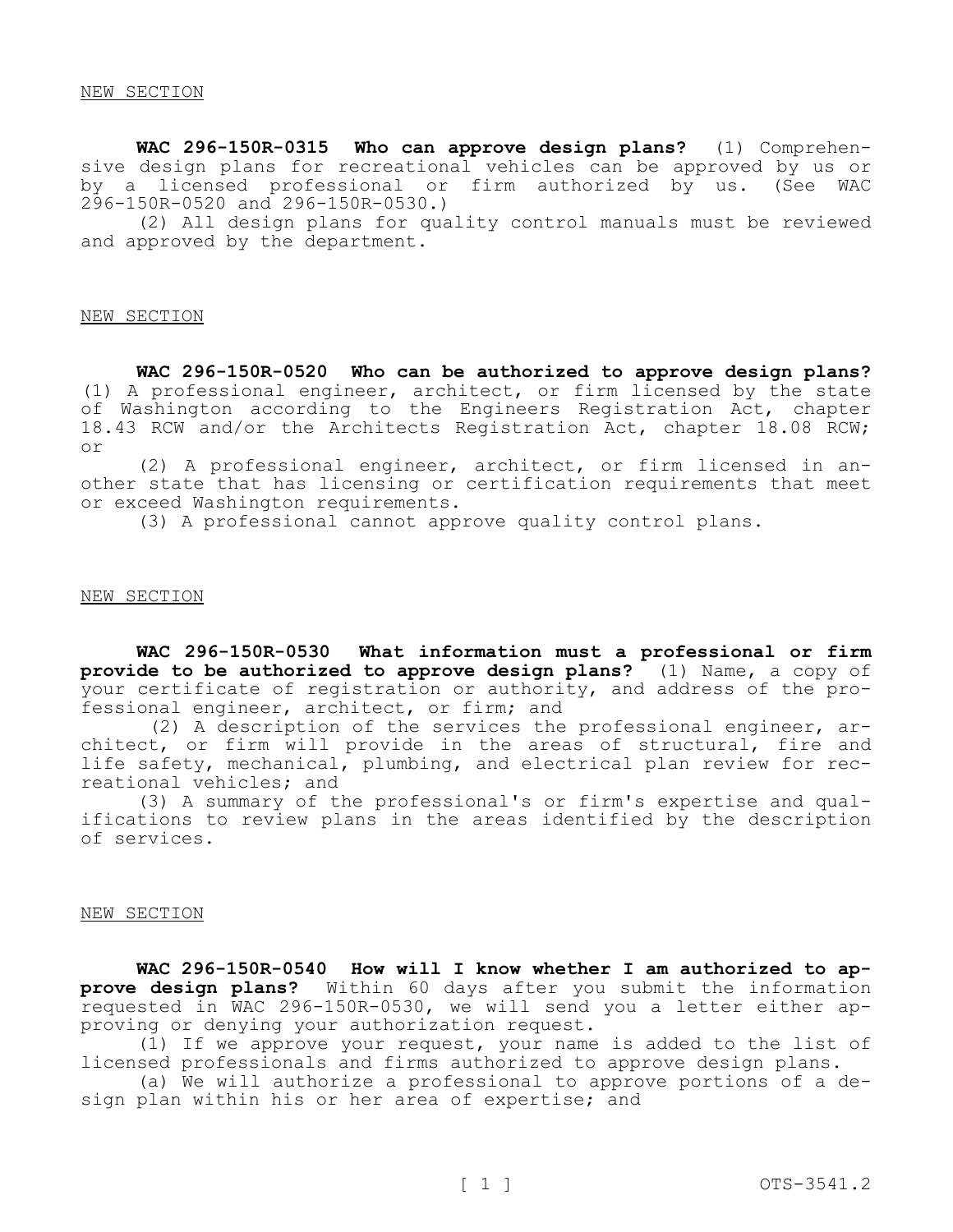(b) We will authorize an engineering or architectural firm to approve plans if the firm employs or contracts with professionals within the area of expertise necessary for the design plan.

(2) If we do not approve your request, we will notify you in writing why we are denying your request for authorization. If you disagree with our decision, you can send us a written request for a hearing, stating why you disagree. (See WAC 296-150R-0100.)

### NEW SECTION

**WAC 296-150R-0550 How long is a licensed professional or firms authorization effective?** Your authorization to approve design plans is effective until your license expires, is revoked, or is suspended.

(1) You must notify us of your license renewal at least 15 days before your license expires to prevent your name from being removed from our licensed professional and firm list.

(2) You must notify us immediately if your license is revoked or suspended. Your name is then removed from the list of licensed professionals and firms authorized to approve design plans.

#### NEW SECTION

**WAC 296-150R-0560 What information must a manufacturer send to the department when a professional or firm does the design-plan approval?** You must send us the following information in your approved design plans:

(1) A completed departmental design-plan approval request form;

(2) A set of design plan drawings and specifications necessary for a complete code evaluation of the design;

(3) A cover sheet on the design plan noting which professional approved each portion of the design plan;

(4) A copy of the authorization letter from us; and

(5) The design plan fee for design plans approved by professionals or firms. (See WAC 296-150R-3000.)

### NEW SECTION

**WAC 296-150R-0570 What happens after we receive the professional or firm approved design plan and information?** (1) After we receive your approved design plans and information, we will review the information and assign a plan approval number. We will send a copy of the design plan with the plan approval number to the manufacturer.

(2) We may periodically audit design plans approved by a professional engineer, architect, or firm to ensure compliance with design plan requirements. The department's periodic audit should not be construed as certifying that the plans are safe.

(3) If the audit reveals that the design plans approved by the professionals and firms do not comply with this chapter, you will be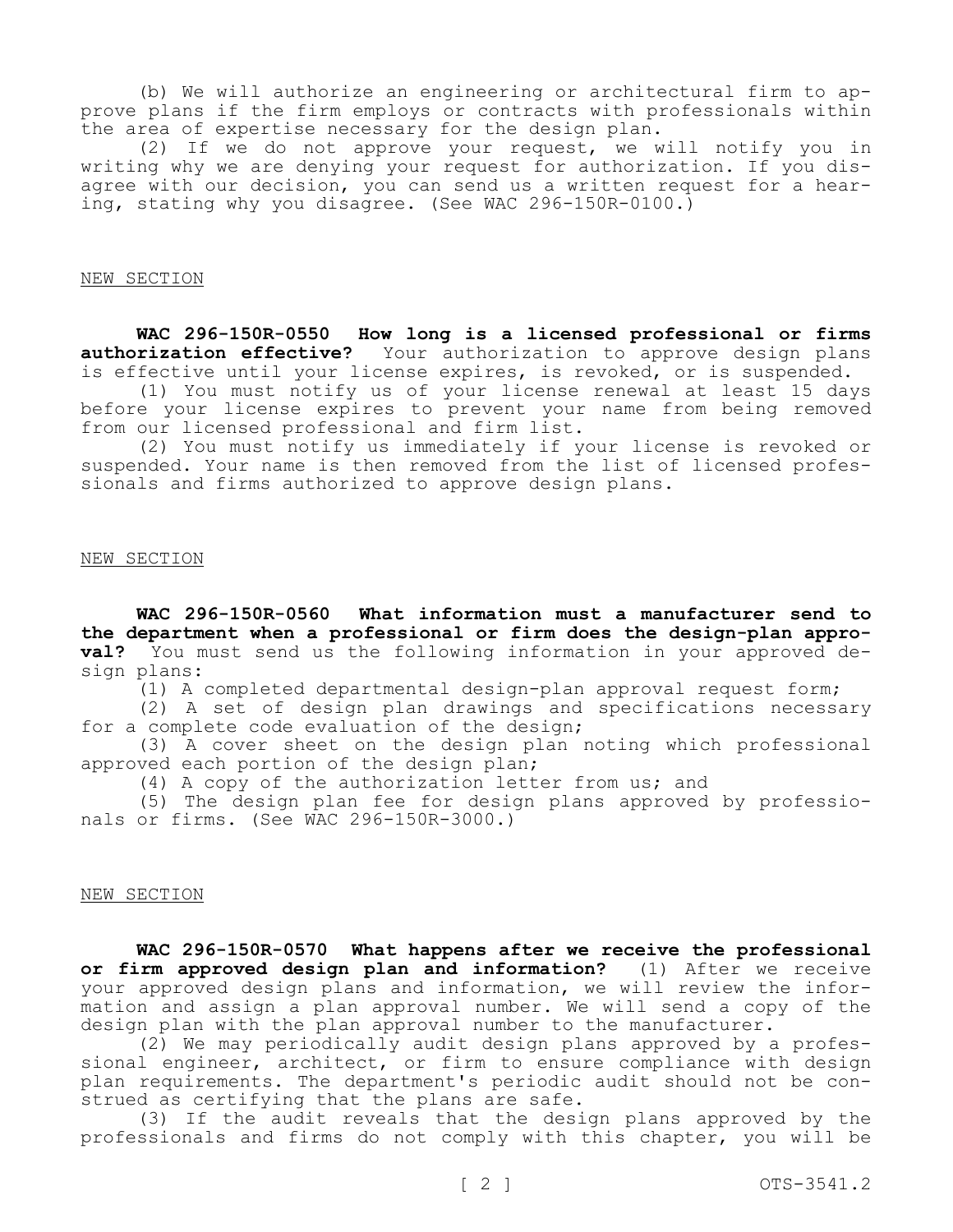notified and required to pay our fees for review and approval of the design plans. (See WAC 296-150R-3000.)

## NEW SECTION

**WAC 296-150R-0580 Do you have a list of professionals or firms that are authorized to approve design plans?** Yes. We will maintain a list of the licensed professionals and firms that are authorized to approve design plans for conversion vendor units.

# NEW SECTION

**WAC 296-150R-0590 Who approves addendums to design plans approved by a professional or firm?** (1) You must have the professional or firm approve an addendum to a design plan, if they initially approved your design plan.

(2) If the professional or firm who approved your design plan is no longer on the department list, you may have us approve your addendum.

# NEW SECTION

**WAC 296-150R-3001 Recreational vehicle fees for design plans approved by a professional or firm.** Design plans approved by a professional or firm under this chapter will be charged a fee of \$15.00.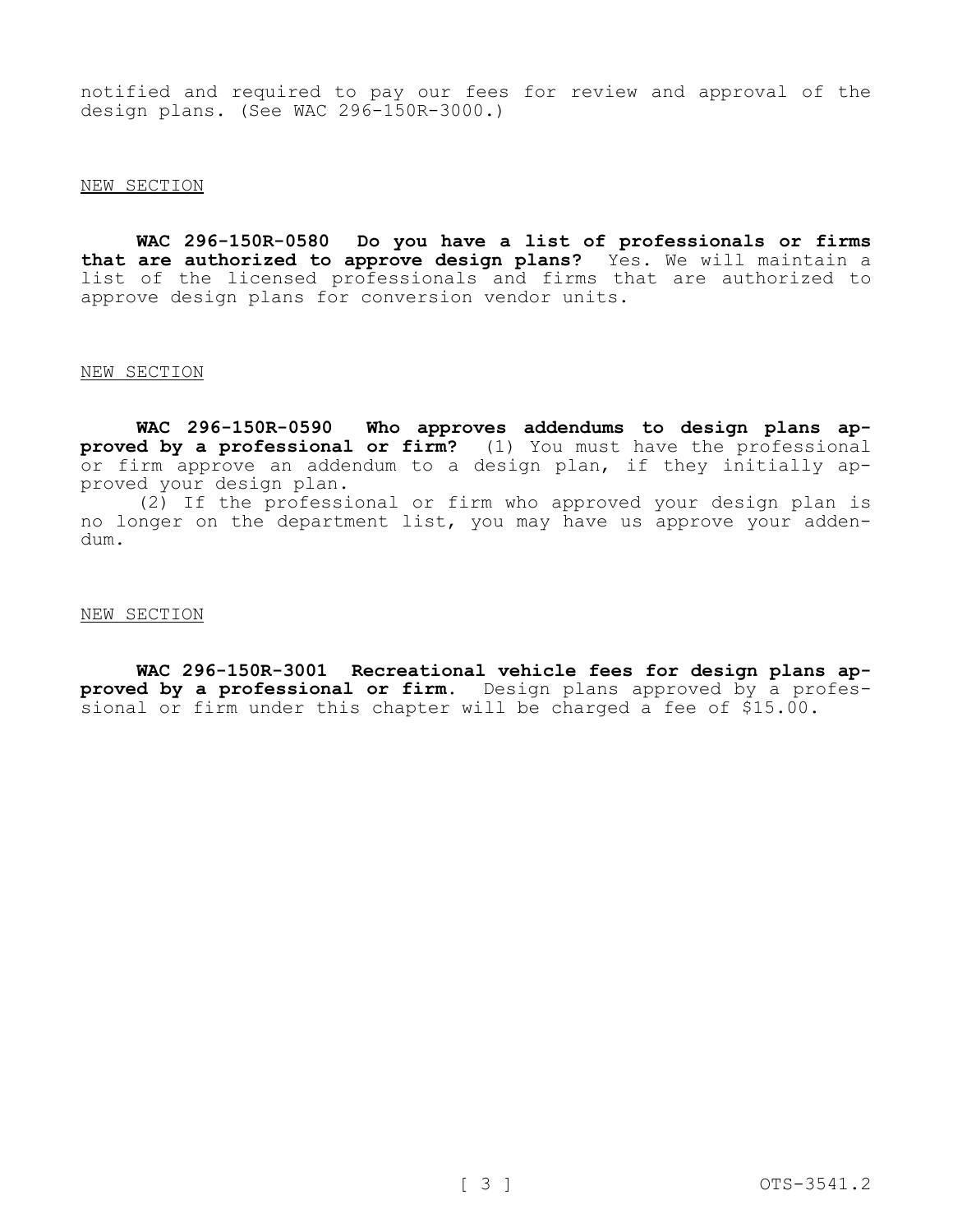AMENDATORY SECTION (Amending WSR 99-18-069, filed 8/31/99, effective 10/1/99)

WAC 296-150V-0310 Who can approve design plans? ((Your design plan must be approved by the department.)) (1) Design plans for conversion vendor units can be approved by us or by a licensed professional or firm authorized by us. (See WAC 296-150V-0420 and 296-150V-0430.)

(2) All design plans for medical units must be reviewed and approved by the department.

#### NEW SECTION

**WAC 296-150V-0420 Who can be authorized to approve design plans?**  (1) A professional engineer, architect or firm licensed by the state of Washington according to the Engineers Registration Act, chapter 18.43 RCW and/or the Architects Registration Act, chapter 18.08 RCW; or

(2) A professional engineer, architect or firm licensed in another state that has licensing or certification requirements that meet or exceed Washington requirements.

(3) A professional cannot approve medical units.

# NEW SECTION

**WAC 296-150V-0430 What information must a professional or firm provide to be authorized to approve design plans?** (1) Name, a copy of your certificate of registration or authority, and address of the professional engineer, architect, or firm; and

(2) A description of the services the professional engineer, architect, or firm will provide in the areas of fire and life safety, mechanical, plumbing, and electrical plan review for conversion vendor units; and

(3) A summary of the professional's or firm's expertise and qualifications to review plans in the areas identified by the description of services.

# NEW SECTION

WAC 296-150V-0440 How will I know whether I am authorized to ap**prove design plans?** Within 60 days after you submit the information requested in WAC 296-150V-0430, we will send you a letter either approving or denying your authorization request.

(1) If we approve your request, your name is added to the list of licensed professionals and firms authorized to approve design plans.

(a) We will authorize a professional to approve portions of a design plan within his or her area of expertise; and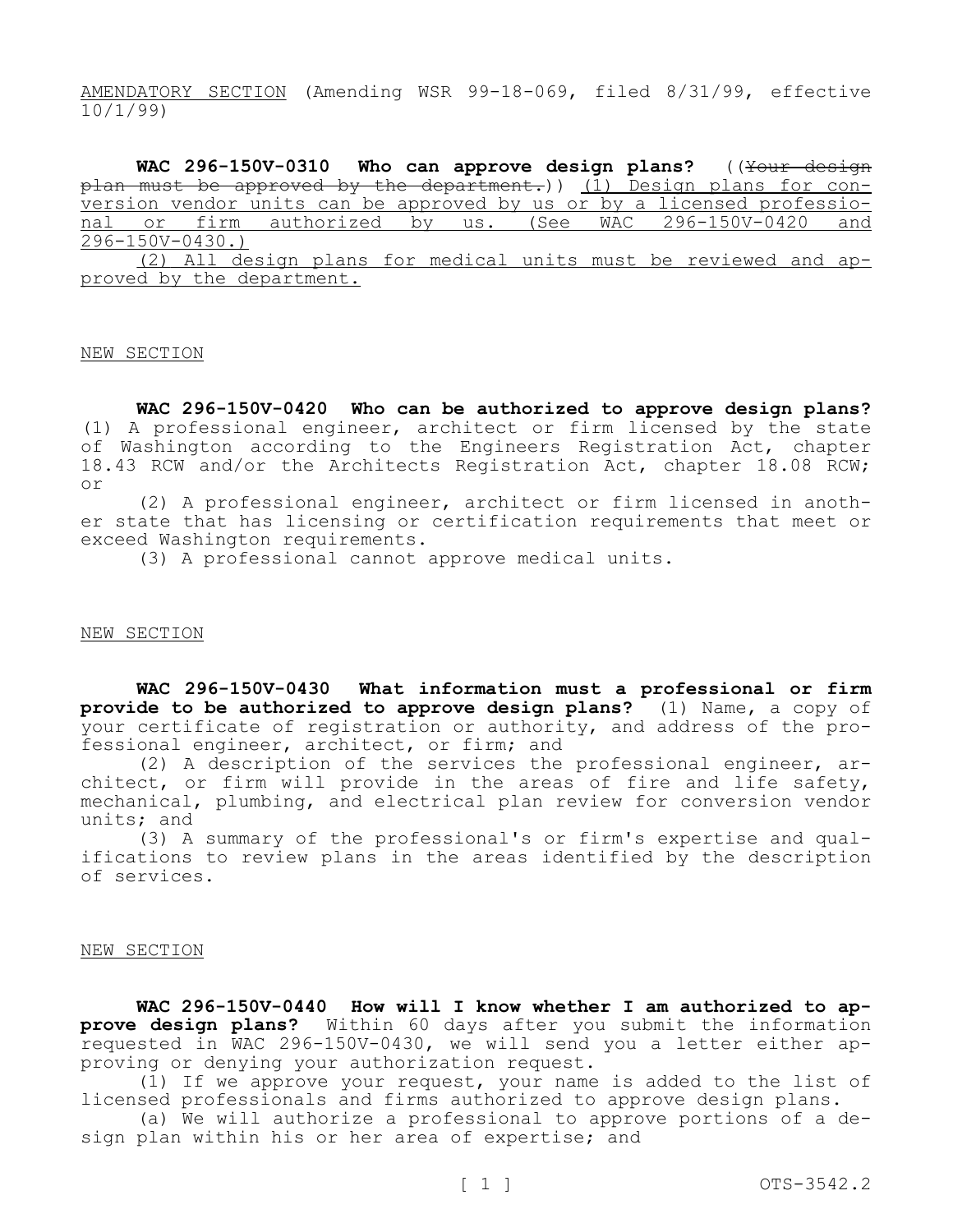(b) We will authorize an engineering or architectural firm to approve plans if the firm employs or contracts with professionals within the area of expertise necessary for the design plan.

(2) If we do not approve your request, we will notify you in writing why we are denying your request for authorization. If you disagree with our decision, you can send us a written request for a hearing, stating why you disagree. (See WAC 296-150V-0100.)

### NEW SECTION

**WAC 296-150V-0450 How long is a licensed professional or firms authorization effective?** Your authorization to approve design plans is effective until your license expires, is revoked, or is suspended.

(1) You must notify us of your license renewal at least 15 days before your license expires, to prevent your name from being removed from our licensed professional and firm list.

(2) You must notify us immediately if your license is revoked or suspended. Your name is then removed from the list of licensed professionals and firms authorized to approve design plans.

#### NEW SECTION

**WAC 296-150V-0460 What information must a manufacturer send to the department when a professional or firm does the design-plan approval?** You must send us the following information in your approved design plans:

(1) A completed departmental design-plan approval request form;

(2) A set of design plan drawings, specifications, engineering analysis, and test results and procedures necessary for a complete code evaluation of the design. When required by chapter 196-23 or 308-12 WAC, design documents prepared by licensed professionals must be sealed;

(3) A cover sheet on the design plan noting which professional approved each portion of the design plan;

(4) A copy of the authorization letter from us; and

(5) The design plan fee for design plans approved by professionals or firms. (See WAC 296-150V-3000.)

# NEW SECTION

**WAC 296-150V-0470 What happens after we receive the professional or firm approved design plan and information?** (1) After we receive your approved design plans and information, we will review the information and assign a plan approval number. We will send a copy of the design plan with the plan approval number to the manufacturer.

(2) We may periodically audit design plans approved by a professional engineer, architect, or firm to ensure compliance with design